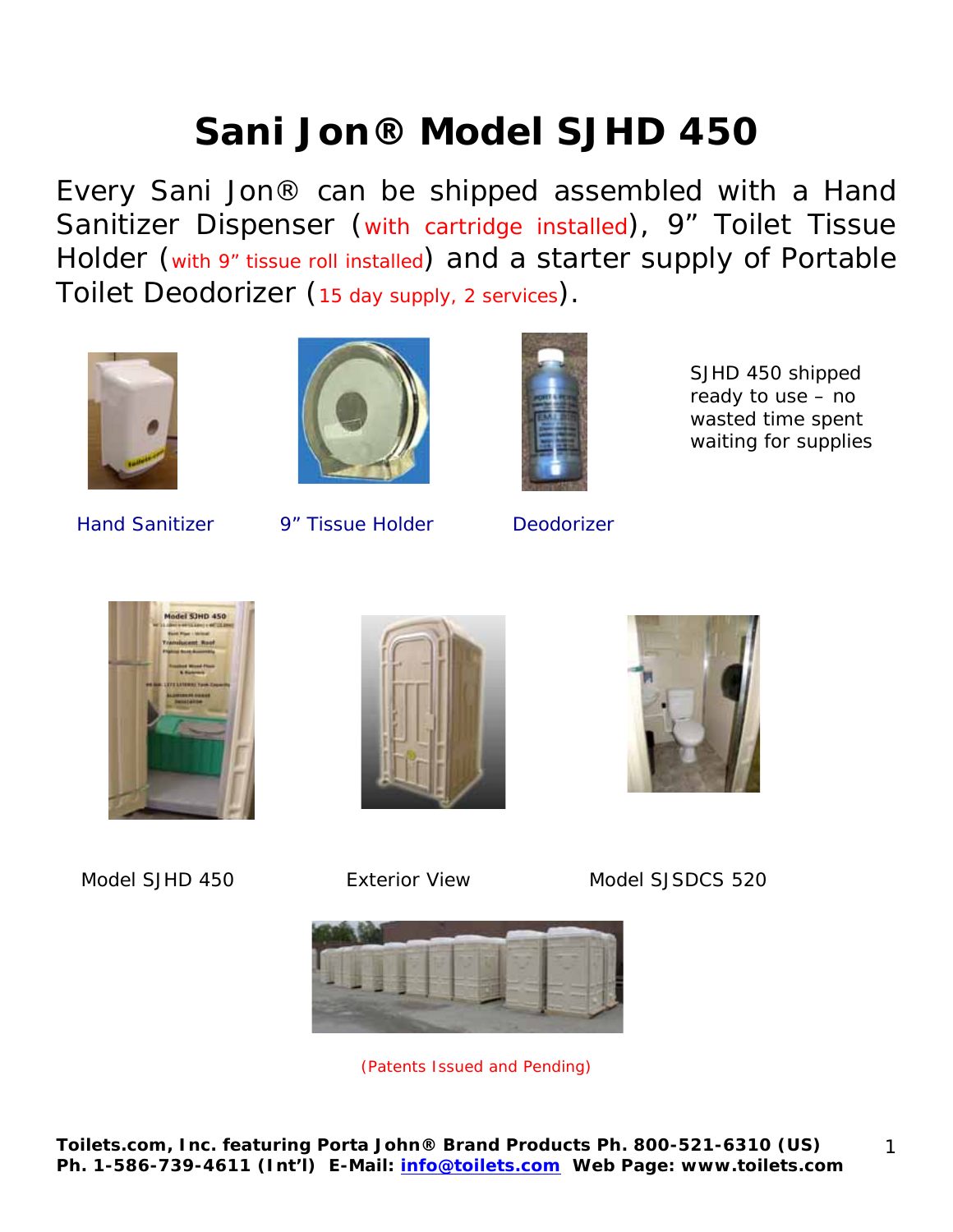

http://www.toilets.com/products/sanijon.htm

## **Advantages**

## **Advantage One:** Heavy Duty, Larger Size

(suited for bulky clothes workplace)

**Advantage Two: Double Aluminum Corners & Door Jamb** 

**Advantage Three: Flip Top Lid For Complete Tank Access** 

**Advantage Four: Model SJHDS 450 Internal Hand Wash Unit** 

**Please feel free to contact me (Earl Braxton 800-521-6310 {US], 586-739-4611 {Int'l}) with your questions.** 

## **Table of Contents**

**Model SJHD 450** Drop Tank Toilet Pages 3 & 4 http://www.toilets.com/products/sanijon.htm

**Model SJHDS 450** Internal or External Hand Wash Page 9



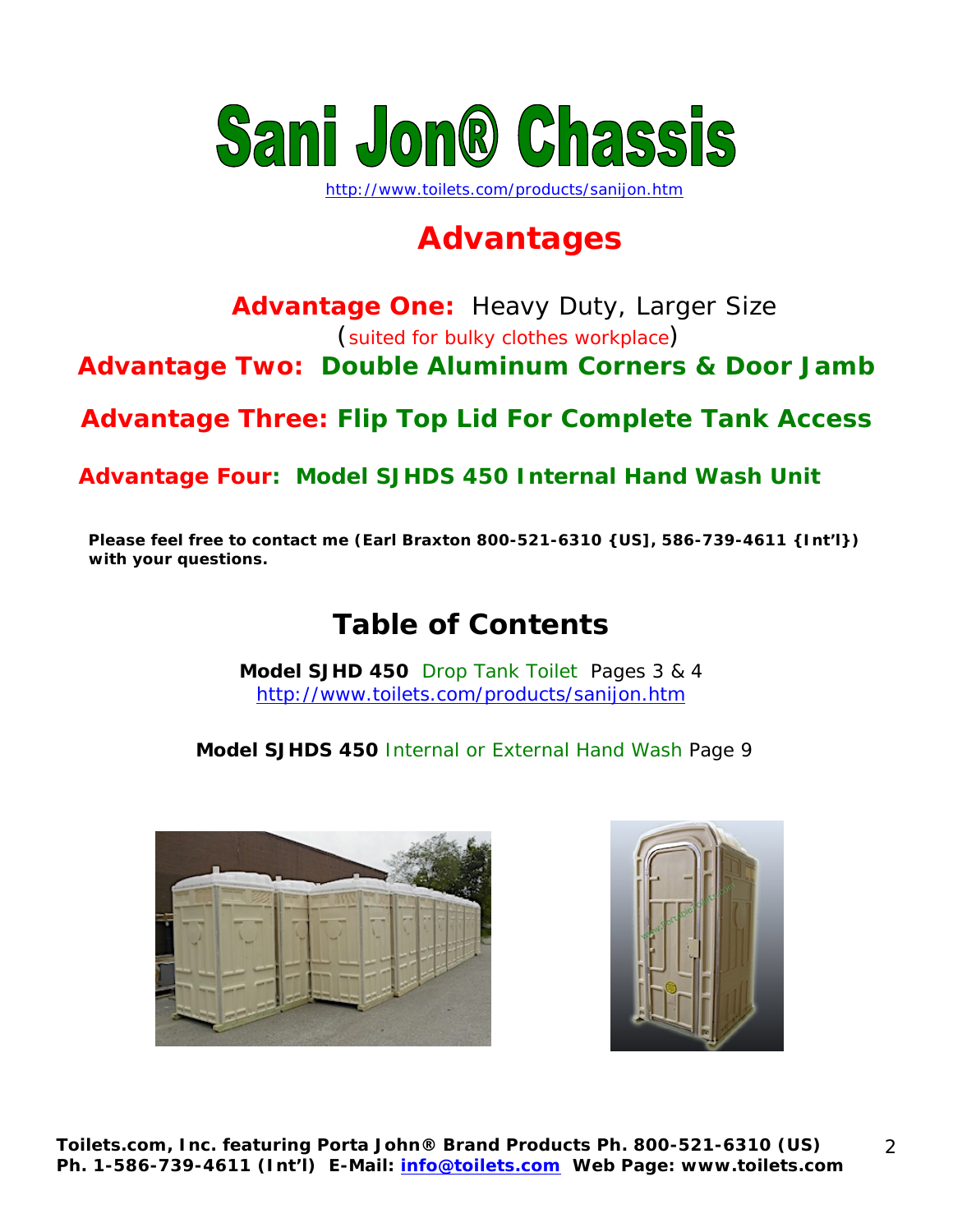#### **Advantage One** Heavy Duty Larger Size **Sani Jon**® **Model SJHD 450**





**Roomy, Pleasing to the Eye Perfect for Long Term Use Patented Design Double Aluminum Corners & Door Jam 44" x 48" x 89" 1.12m x 1.12m x 2.26m 218 lbs.**

#### **Holding Tank 68 Gallons (US) Model #SJHD 450 Different Models Advantage One:** Aluminum Door Frame in all Models









 **PRODUCT DURABILITY AND CONVERTIBILITY FOR THE LONG TERM** Advantages of the Sani Jon® Aluminum Frame – Double Aluminum Corners Illustrated Throughout this Document.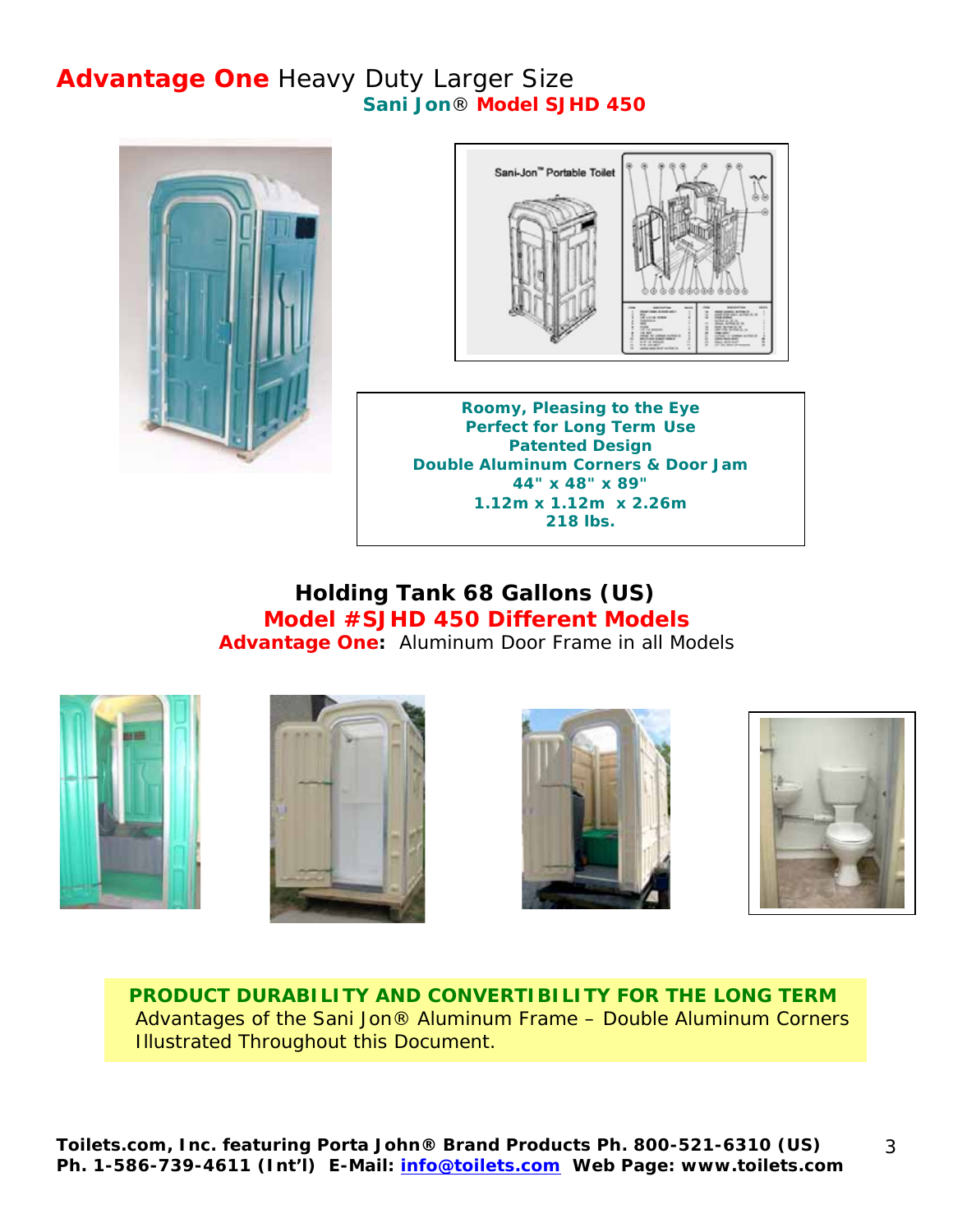## **Sani Jon® SJHD 450**

## Advantages

### **Advantage Two: Double Aluminum Corners & Door Jamb**



**Corners for Long Life 6 and 19 and 19 and 19 and 19 and 19 and 19 and 19 and 19 and 19 and 19 and 19 and 19 and 19 and 19 and 19 and 19 and 19 and 19 and 19 and 19 and 19 and 19 and 19 and 19 and 19 and 19 and 19 and 19 a** 



**Outside Aluminum Inside Aluminum Corner** 

### **Advantage Three: Flip Top Lid for Complete Tank Access**



**Complete Access to The 68 Gallon Holding Tank For:** 

Cleaning and Disinfecting Easy Removal of Trash Easy Safety Inspection and Removal of Trash